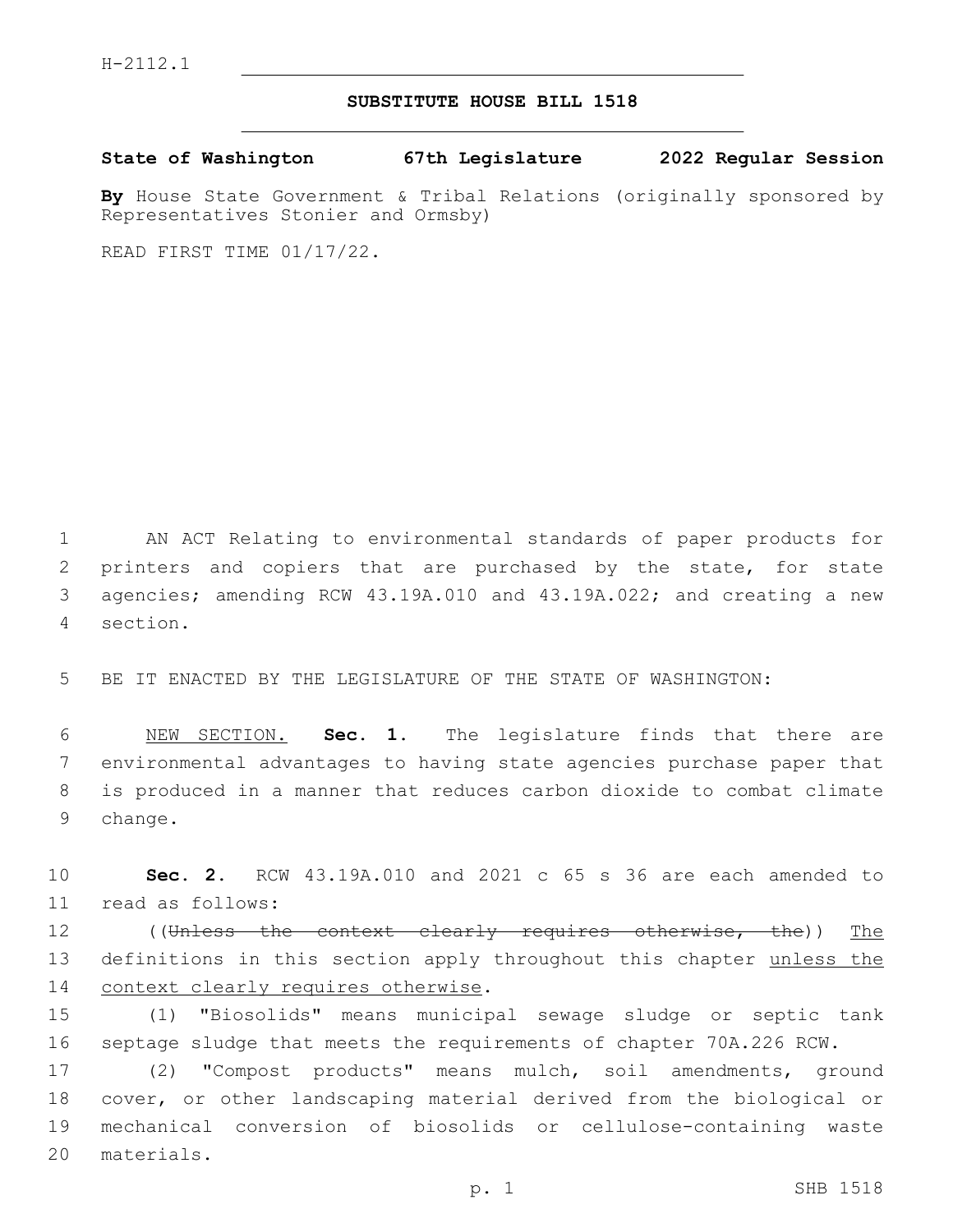(3) "Department" means the department of enterprise services.

 (4) "Director" means the director of the department of enterprise services.3

 (5) "Local government" means a city, town, county, special purpose district, school district, or other municipal corporation.

 (6) "Lubricating oil" means petroleum-based oils for reducing friction in engine parts and other mechanical parts.

 (7) "Mixed waste paper" means assorted low-value grades of paper that have not been separated into individual grades of paper at the 10 point of collection.

 (8) "Municipal sewage sludge" means a semisolid substance consisting of settled sewage solids combined with varying amounts of water and dissolved materials generated from a publicly owned 14 wastewater treatment plant.

 (9) "Paper and paper products" means all items manufactured from 16 paper or paperboard.

 (10) "Postconsumer waste" means a material or product that has served its intended use and has been discarded for disposal or 19 recovery by a final consumer.

 (11) "Procurement officer" means the person that has the primary responsibility for procurement of materials or products.

 (12) "Recycled content product" or "recycled product" means a 23 product containing recycled materials.

 (13) "Recycled materials" means waste materials and by-products that have been recovered or diverted from solid waste and that can be utilized in place of a raw or virgin material in manufacturing a product and consists of materials derived from postconsumer waste, manufacturing waste, industrial scrap, agricultural wastes, and other items, all of which can be used in the manufacture of new or recycled 30 products.

 (14) "Re-refined oils" means used lubricating oils from which the physical and chemical contaminants acquired through previous use have been removed through a refining process. Re-refining may include distillation, hydrotreating, or treatments employing acid, caustic, solvent, clay, or other chemicals, or other physical treatments other 36 than those used in reclaiming.

37 (15) "Standard copy paper" means paper that emits 1,186 kilograms of carbon dioxide per metric ton of paper produced.

 (16) "State agency" means all units of state government, including divisions of the governor's office, the legislature, the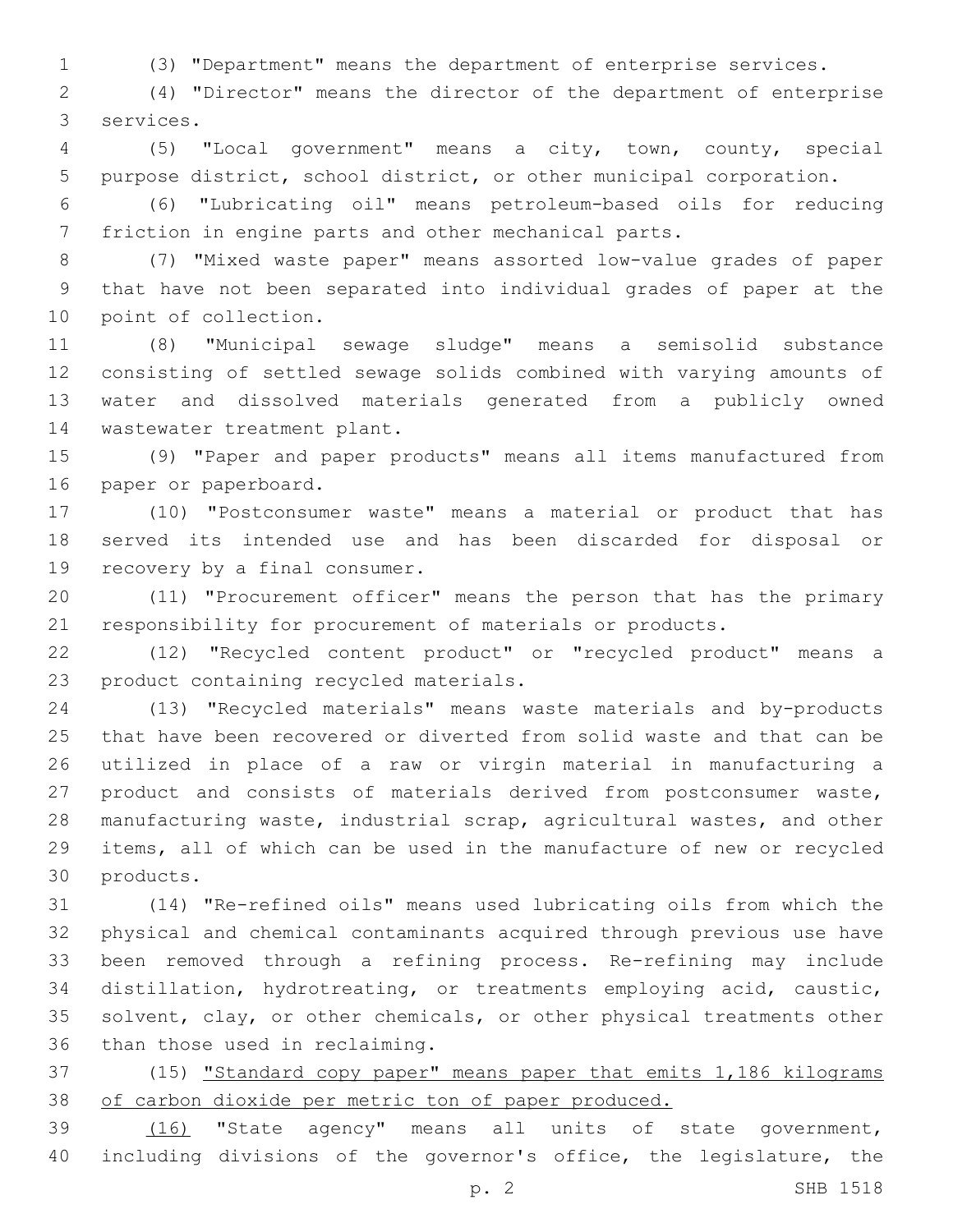1 judiciary, state agencies and departments, correctional institutions, 2 vocational technical institutions, and universities and colleges.

3 (( $(16)$ )) (17) "USEPA product standards" means the product 4 standards of the United States environmental protection agency for 5 recycled content published in the Code of Federal Regulations.

6 **Sec. 3.** RCW 43.19A.022 and 2015 c 225 s 71 are each amended to 7 read as follows:

8 (1) All state agencies shall purchase one hundred percent 9 recycled content white cut sheet bond paper or paper produced in a 10 process that yields at least 40 percent less carbon dioxide than 11 standard copy paper, which constitutes a substantial reduction in 12 carbon dioxide, used in office printers and copiers. State agencies 13 are encouraged to give priority to purchasing from companies that 14 produce paper in facilities that generate energy from a renewable 15 energy source.

 (2) State agencies that utilize office printers and copiers that, after reasonable attempts, cannot be calibrated to utilize such paper referenced in subsection (1) of this section, must for those models 19 of equipment:

20 (a) Purchase paper at the highest recycled content or produced in 21 a process that yields a high reduction in carbon dioxide that can be 22 utilized efficiently by the copier or printer;

23 (b) At the time of lease renewal or at the end of the life cycle, 24 either lease or purchase a model that will efficiently utilize one 25 hundred percent recycled content white cut sheet bond paper or paper 26 produced in a process that yields at least 40 percent less carbon 27 dioxide than standard copy paper.

28 (3) Printed projects that require the use of high volume 29 production inserters or high-speed digital devices, such as those 30 used by the department of enterprise services, are not required to 31 meet the one hundred percent recycled content ((white cut sheet bond 32 paper standard)) requirement or requirement of being made in a 33 process that yields at least a 40 percent reduction in carbon dioxide 34 than standard copy paper, but must utilize the highest recycled 35 content or a high reduction in carbon dioxide that can be utilized 36 efficiently by such equipment and not impede the business of 37 agencies.

38 (4) The department of enterprise services shall identify for use 39 by agencies paper products that are one hundred percent recycled